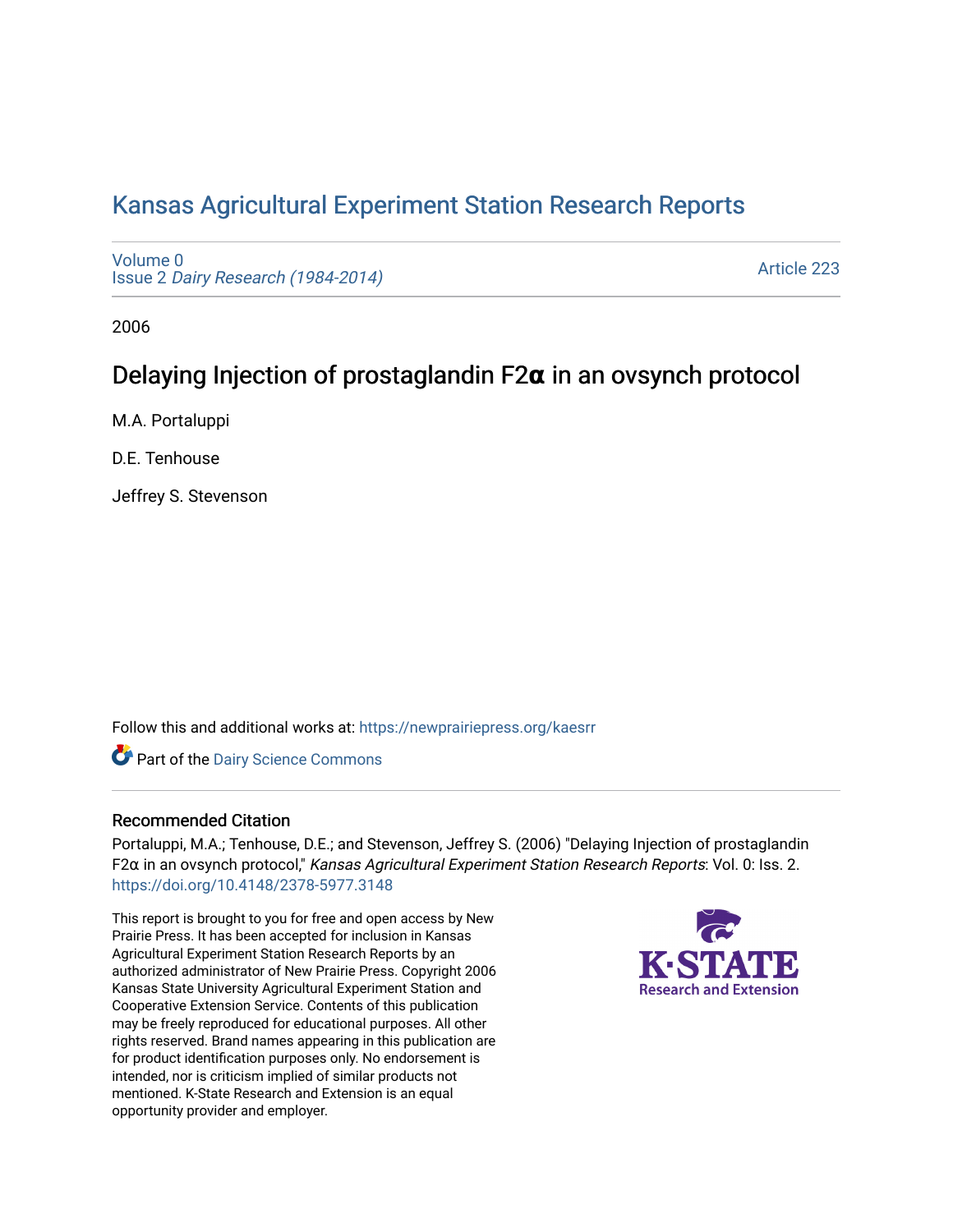## Delaying Injection of prostaglandin F2**α** in an ovsynch protocol

## **Abstract**

Our objective was to determine whether delaying the PGF2αinjection by 24 or 48 hr after the first GnRH injection in an Ovsynch protocol (from a standard 7 days) altered ovar-ian characteristics in lactating dairy cows. Es-trous cycles were synchronized in 36 Hol-steins after removal of a progesterone-releasing controlled internal drug release (CIDR) insert and injection of PGF2α. On day 6 of the estrous cycle, cows were administered 100  $\hat{I}$ <sup>'</sup>/<sub>4</sub>g of GnRH (81 ± 2 days postpartum) and assigned randomly to receive a treatment in-jection of PGF2α7, 8, or 9 days later. Timed artificial insemination (TAI) was performed at 48 hr after PGF2α, at which time a second in-jection of GnRH was administered. Ovarian structures were mapped by ultrasonography on day 0 (first GnRH injection), on day 2 to de-termine responses to the first GnRH injection, at PGF2αinjection, and daily thereafter through 72 hr after PGF2αto monitor ovula-tion of preovulatory follicles. Blood was col-lected on day 0, day 2, at PGF2αinjection, and at 24 and 48 hr after PGF2α, to monitor serum changes estradiol-17ß and progesterone. On the basis of serum progesterone and ovarian exams, 2 cows were eliminated because of anestrus and their failure ovulate a follicle in response to the first GnRH injection. Two other cows in which luteolysis failed to occur after PGF2αtreatment also were eliminated. Final numbers of cows per treatment were: 7 days (n = 13), 8 days  $(n = 9)$ , and 9 days  $(n = 10)$ . Twenty-nine of 32 cows ovulated (90.6%) in response to the first GnRH injection. Despite a 24- or 48-hr delay between first GnRH and PGF2αinjections, the diameter (mm) and volume (mm3) of the ovulatory fol-licle did not differ among treatments. In all 32 cows, at least 1 follicle ovulated after treat-ment, but ovulation rates did not differ. Serum concentrations of estradiol-17ß did not differ among treatments. Two cows in the 7-day treatment and 2 cows in the 8-day treatment were inseminated 24 hr late and were ex-cluded before assessing conception rates: 5/9 (55.6%), 5/9 (55.6%), and 1/10 (10%), respec-tively. We concluded that delaying PGF2αin-jection by 24 hr had little effect on outcomes.; Dairy Day, 2006, Kansas State University, Manhattan, KS, 2006;

## Keywords

Diary Day, 2006; Kansas Agricultural Experiment Station contribution; no. 07-118-S; Report of progress (Kansas State University. Agricultural Experiment Station and Cooperative Extension Service); 965; Dairy; Follicle; Ovsynch; Ovulation; Pregnancy rate

## Creative Commons License



This work is licensed under a [Creative Commons Attribution 4.0 License](https://creativecommons.org/licenses/by/4.0/).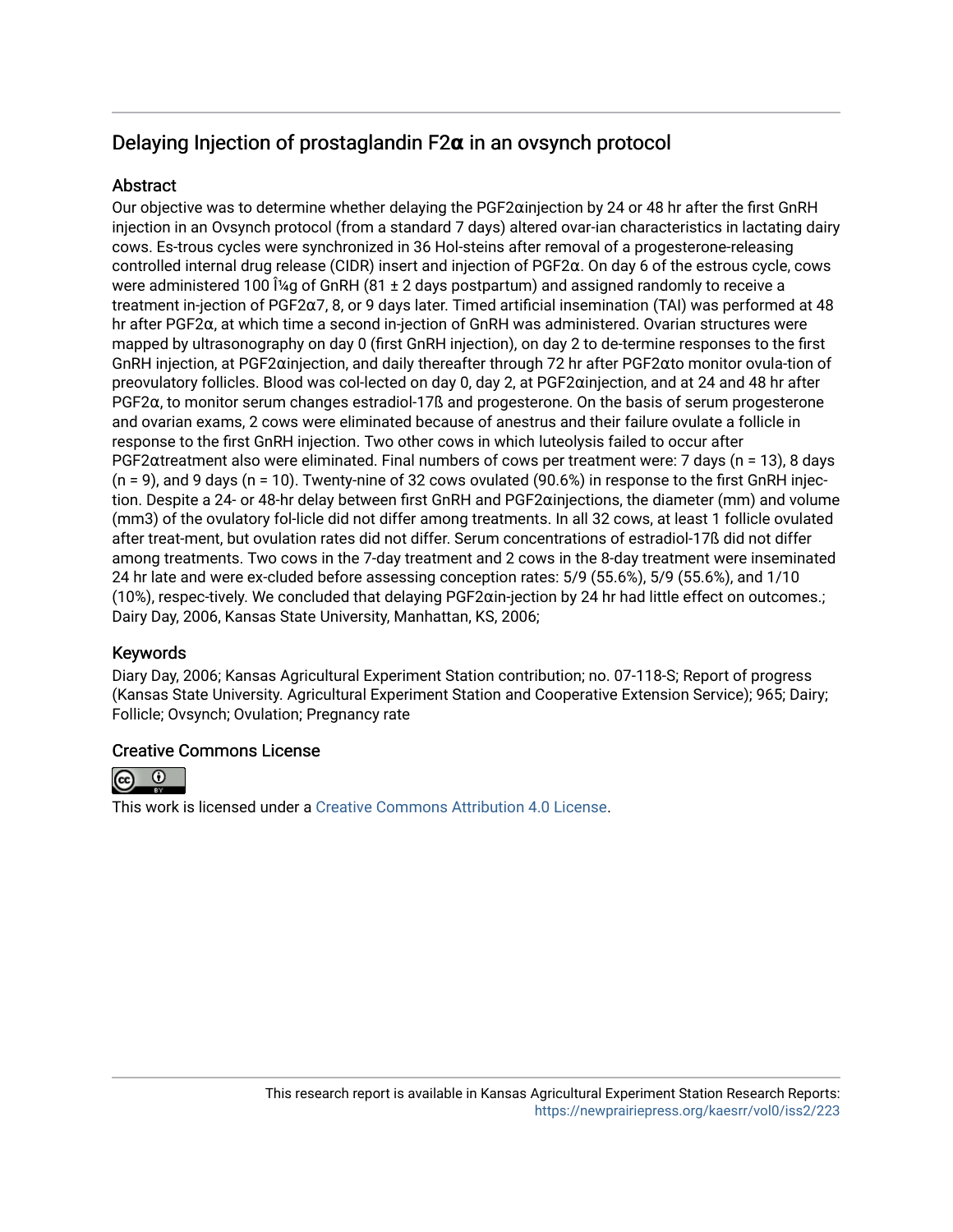### **DELAYING INJECTION OF PROSTAGLANDIN F2<sup>α</sup> IN AN OVSYNCH PROTOCOL**

*J. S. Stevenson, M. A. Portaluppi, and D. E. Tenhouse* 

#### **Summary**

Our objective was to determine whether delaying the PGF<sub>2 $\alpha$ </sub> injection by 24 or 48 hr after the first GnRH injection in an Ovsynch protocol (from a standard 7 days) altered ovarian characteristics in lactating dairy cows. Estrous cycles were synchronized in 36 Holsteins after removal of a progesteronereleasing controlled internal drug release (CIDR) insert and injection of  $PGF_{2\alpha}$ . On day 6 of the estrous cycle, cows were administered 100 μg of GnRH (81  $\pm$  2 days postpartum) and assigned randomly to receive a treatment injection of  $PGF_{2\alpha}$  7, 8, or 9 days later. Timed artificial insemination (TAI) was performed at 48 hr after  $PGF_{2\alpha}$ , at which time a second injection of GnRH was administered. Ovarian structures were mapped by ultrasonography on day 0 (first GnRH injection), on day 2 to determine responses to the first GnRH injection, at  $PGF_{2\alpha}$  injection, and daily thereafter through 72 hr after  $PGF_{2\alpha}$  to monitor ovulation of preovulatory follicles. Blood was collected on day 0, day 2, at  $PGF_{2\alpha}$  injection, and at 24 and 48 hr after  $PGF_{2\alpha}$ , to monitor serum changes estradiol-17ß and progesterone. On the basis of serum progesterone and ovarian exams, 2 cows were eliminated because of anestrus and their failure ovulate a follicle in response to the first GnRH injection. Two other cows in which luteolysis failed to occur after  $PGF_{2\alpha}$  treatment also were eliminated. Final numbers of cows per treatment were: 7 days (n = 13), 8 days (n = 9), and 9 days (n = 10). Twenty-nine of 32 cows ovulated (90.6%) in response to the first GnRH injec-

tion. Despite a 24- or 48-hr delay between first GnRH and  $PGF_{2\alpha}$  injections, the diameter  $\text{(mm)}$  and volume  $\text{(mm)}^3$  of the ovulatory follicle did not differ among treatments. In all 32 cows, at least 1 follicle ovulated after treatment, but ovulation rates did not differ. Serum concentrations of estradiol-17ß did not differ among treatments. Two cows in the 7-day treatment and 2 cows in the 8-day treatment were inseminated 24 hr late and were excluded before assessing conception rates: 5/9 (55.6%), 5/9 (55.6%), and 1/10 (10%), respectively. We concluded that delaying  $PGF_{2\alpha}$  injection by 24 hr had little effect on outcomes.

(Key Words: Follicle, Ovsynch, Ovulation, Pregnancy Rate.)

#### **Introduction**

 Before advent of the Ovsynch protocol [injection of GnRH 7 days before and 48 hr after an injection of  $PGF_{2\alpha}$ , with one timed AI (TAI) at 12 to 16 hr after the second GnRH injection], 33% of all dairy operations were using some type of programmed breeding system that used prostaglandin  $F_{2\alpha}$  (PGF<sub>2 $\alpha$ </sub>) to synchronize estrus, with rates of use greater for operations with 200 or more cows (50.2%) than for those with 100 to 199 cows (45%) or less than 100 cows (31.1%). Since then, timed AI (TAI) protocols likely have become even more popular among dairy producers, and are used in nearly 10% of all U.S. dairy herds.

 Development of synchronized ovulation was based on earlier reports in which a new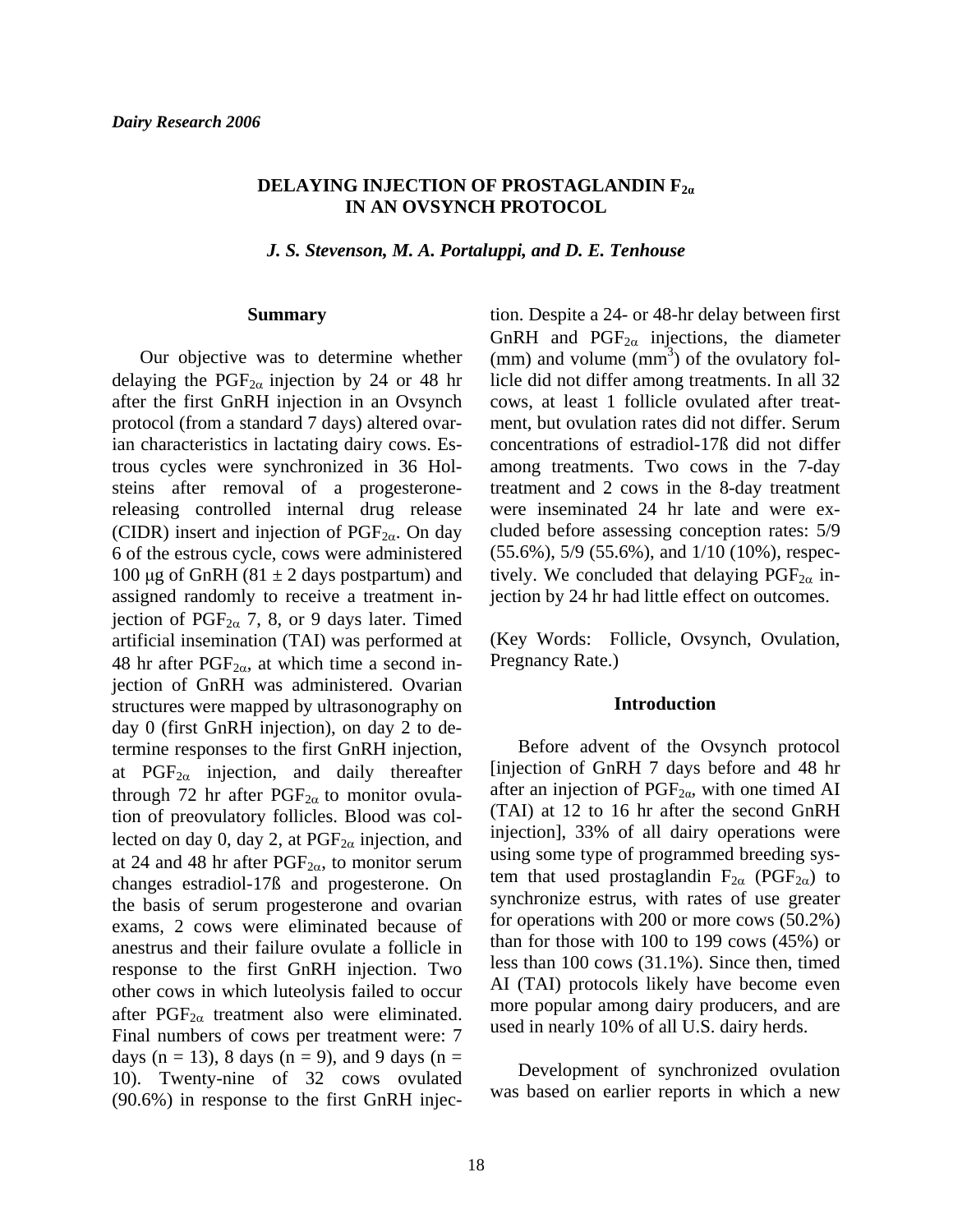follicular wave was initiated in response to an injection of GnRH 6 to 7 days before  $PGF_{2\alpha}$ injection. Emergence of a new follicular wave in response to GnRH led to greater homogeneity of ovarian follicular inventories among cows at the time of induced luteolysis. Improved synchrony of estrus resulting from coordinated follicular maturation and luteal regression (after administering GnRH 7 days before  $PGF_{2\alpha}$ ) was first demonstrated in dairy heifers, and later in lactating dairy cattle.

Once a new dominant follicle is selected, concentrations of estradiol-17ß increase, LH pulses increase, and the selected dominant follicle becomes the preovulatory follicle. Maximum concentrations of estradiol-17ß in serum preceding ovulation, however, are 30% less in lactating dairy cows than in heifers, even though ovulatory follicles are 13% larger in diameter. Further, maximum concentrations of progesterone are 30% less in cows than in heifers, despite cows having 53% more luteal tissue. Discrepancies between sizes of ovarian structures and serum steroid concentrations may result from greater rates of steroid metabolism in lactating dairy cows than in heifers and among cows of various milk-producing abilities.

Reduced serum steroid concentrations may have numerous potential physiologic consequences that compromise fertility in lactating cows. We hypothesized that greater concentration of serum estradiol-17ß in lactating cows may occur when using the Ovsynch protocol if  $PGF_{2\alpha}$ -induced luteolysis is delayed after the first GnRH injection. Our objective was to determine whether lengthening the interval between the first GnRH injection and  $PGF_{2\alpha}$ from 7 to 8 or 9 days might result in greater serum concentrations of estradiol-17ß and larger follicles, possibly leading to increased fertility after AI.

### **Procedures**

 The experiment was conducted at the Kansas State University Dairy Teaching and Research Center, with 36 lactating Holstein cows that calved between August and September 2004 and had an average body condition score  $= 2.3 \pm 0.1$ . Daily test-day milk yield of these cows nearest to the day of first AI averaged  $109 \pm 4$  lb (3.5% fat and 3.0% protein) and 305-d mature equivalent yield averaged  $33,854 \pm 946$  lb. Cows were housed in covered free stalls bedded with sand, and were fed a TMR 3 times daily.

Beginning at  $65 \pm 2$  days postpartum, estrous cycles were synchronized in lactating dairy cows (average body weight =  $1,559 \pm 26$ lb) by applying a progesterone-releasing controlled internal drug release (CIDR) insert (Eazi-Breed CIDR, Pfizer Animal Health, New York, NY) for 7 days, plus 25 mg of  $PGF_{2\alpha}$  (Lutalyse, Pfizer Animal Health, New York, NY) given 24 hr before CIDR insert removal. Nine days after CIDR insert removal (approximately day 6 of the estrous cycle), cows received 100 µg of GnRH (Cystorelin, Merial Limited, Iselin, NJ) and then were allocated randomly to 1 of 3 treatments in which they received 25 mg of  $PGF_{2\alpha}$  at days 7, 8, or 9 after the first GnRH injection (day 0 was  $81 \pm 2$  days postpartum).

Inseminations were administered at 48 hr after  $PGF_{2\alpha}(91 \pm 2 \text{ postpartum})$ , at which time the second 100-µg injection of GnRH was administered. Pregnancy was diagnosed, 32 to 34 days after TAI, by using transrectal ultrasonography. A positive diagnosis included confirmation of a CL, uterine fluid, and an embryonic heart beat.

Ultrasonography was conducted on days 0 and 2, and daily thereafter, beginning with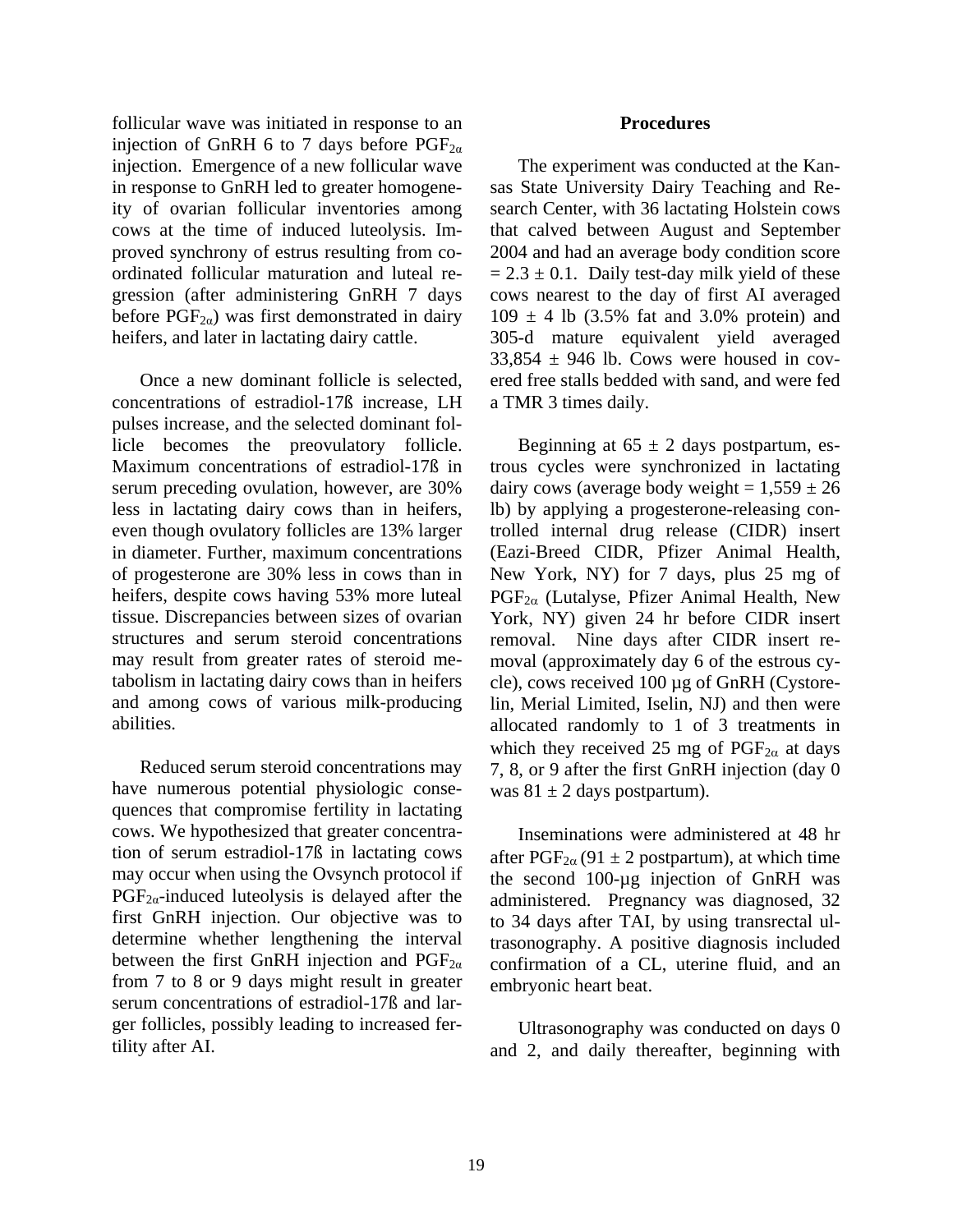$PGF_{2\alpha}$  treatment and continuing through 72 hr after  $PGF_{2\alpha}$ , to monitor ovarian structures. Ovarian follicles were mapped and sized on days 0 and 2 to determine responses to the first GnRH injection. In subsequent scans, all follicles were mapped and sized to monitor the dominant ovarian follicle that developed after the first GnRH injection, and that later became the preovulatory follicle.

Blood samples were collected from a coccygeal vessel on days 0 and 2; daily thereafter, beginning with  $PGF_{2\alpha}$  treatment and continuing through 72 hr after  $PGF_{2\alpha}$ ; on day 14; and on day 21. The samples were stored on ice, and serum concentrations of progesterone and estradiol-17ß were later quantified by radioimmunoassay.

### **Results and Discussion**

Changes in average diameter of the largest (putative dominant) follicle that subsequently ovulated, monitored after the first GnRH injection, are illustrated in Figure 1. Small differences were detected among treatments in the diameter of the largest follicle from days 2 to 10. Cows in the 9-day treatment had slightly smaller (*P*<0.05) follicle diameters on days 2 to 9. Average diameter or average volume of the resulting preovulatory follicles, however, assessed at 72 hr after  $PGF_{2\alpha}$ , did not differ among treatments (Table 1). When diameters and volumes (not shown) of the preovulatory follicles were standardized to the day when  $PGF_{2\alpha}$  treatment was administered, no differences were detected among treatments. At least 1 follicle ovulated per cow (range of 1 to 2), and ovulation rates did not differ among treatments (Table 1).

When serum concentrations of estradiol-17ß (not shown) were expressed relative to days since  $PGF_{2\alpha}$  treatment, no differences were evident among treatments. Patterns of luteal regression, as assessed by decreasing concentrations of progesterone at 24 and 48 hr after  $PGF_{2\alpha}$  (not shown), were not different when expressed relative to day of  $PGF_{2\alpha}$ treatment injection. All 32 cows subsequently ovulated and formed new CL (Table 1) after treatment, as is further evidenced by increased concentrations of progesterone in serum at 14 and 21 days after the first GnRH injection (not shown).

Two cows each in the 7- and 8-day treatments were inseminated 24 hr late (not according to protocol). Of the remaining cows in each of these 2 treatments, 5 of 9 cows (55.6%) conceived in the 7-day treatment, and 5 of 9 cows (55.6%) conceived in the 8-day treatment, compared with only 1 of 10 cows (10%) in the 9-day treatment. Conception rates of individual 7- and 8-day treatments tended ( $P = 0.07$ ) to differ from that of the 9day treatment. Two of the 4 cows (50%) that failed to ovulate after the first GnRH injection conceived, whereas 9 of 24 cows (37.5%) conceived that ovulated at least 1 follicle after the first GnRH injection. Although too few cows were inseminated to test differences in conception rates, reproductive outcomes may not be reduced when  $PGF_{2\alpha}$  injection is delayed by 24 hr from the standard 7-day period between GnRH and  $PGF_{2\alpha}$  injections, but 48 hr may be too long to prevent a potentially reduced conception rate.

In conclusion, prolonging the lifespan of a newly recruited dominant follicle in the presence of a functional CL by 24 to 48 hr, from the standard 7-day interval between the first GnRH injection of the Ovsynch protocol and the injection of  $PGF_{2\alpha}$ , failed to increase serum concentrations of estradiol-17ß or diameter of that dominant follicle. Further study is warranted to verify whether delaying  $PGF_{2\alpha}$ injections by 24 h has no effects on fertility and whether  $PGF_{2\alpha}$  injections may be given late (d 8), when not given at d 7 as planned.